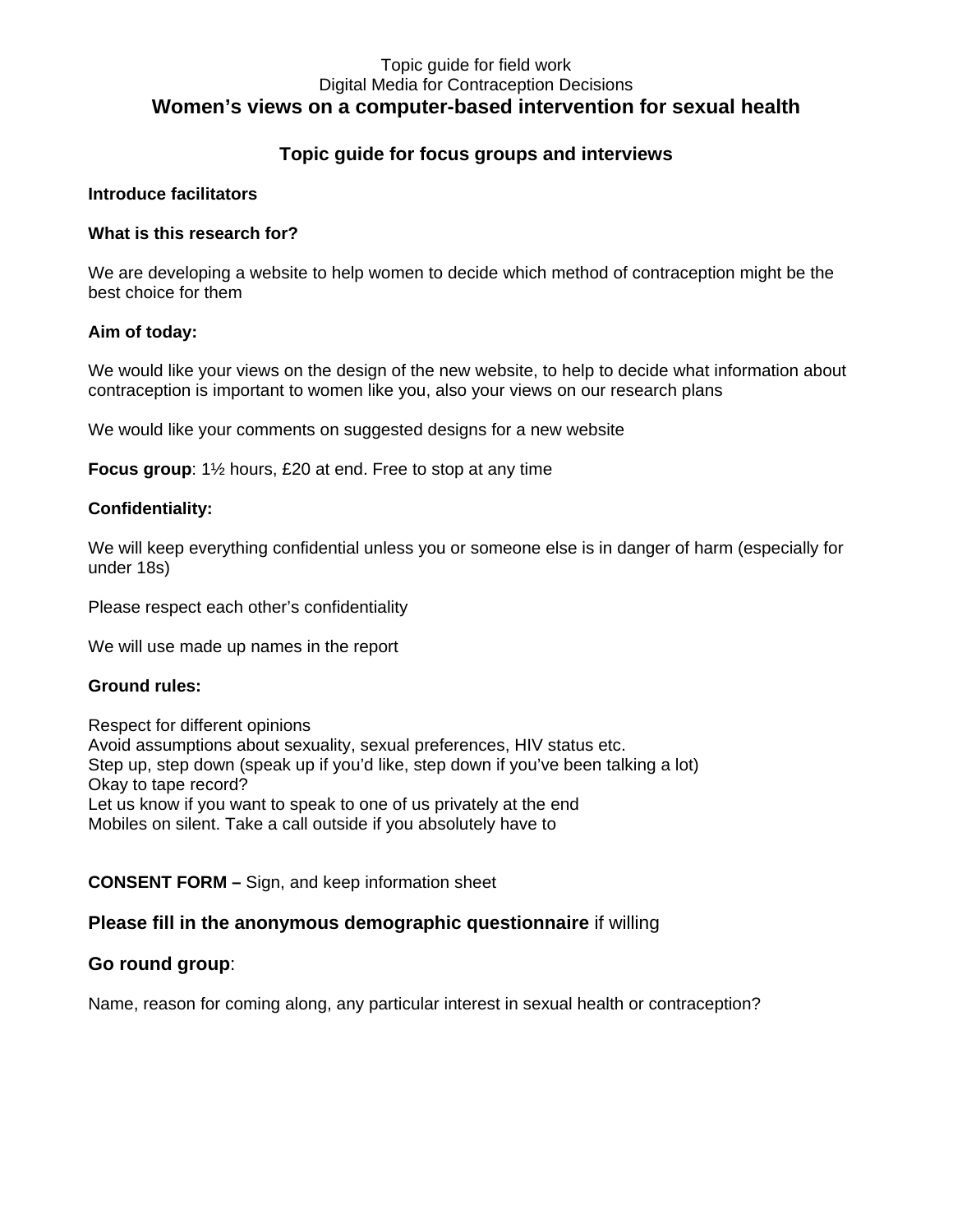## Topic guide for field work Digital Media for Contraception Decisions **A. Views relating to access, acceptability, uptake and adherence to LARC and other contraceptive methods**

## **1. Beliefs, views and experiences of different methods**

### **Is contraception important to you?**

[prompt – why/why not?]

**What do you think of the different methods of contraception which are available?** [prompt with pictures and info on a range of methods]

**What have you heard that's good or bad about methods A, B, C?**

**What would encourage you to have a method?**

**What puts you off a particular method?**

# **2. Process of making decisions**

**How did you decide which contraception to use (if any)?**

**When, where, why and how do you access information on contraceptives?** [prompt – friends, parents, school, clinics, online]

### **Whose opinion is important to you in deciding on a method?**

**Have you found any information online? What did you think of it? Do you trust the website/s?**

## **3. Views of online decision-aids for contraception**

**What do you think of these online tools?** [show 3-4 online decision-making tools – What do you like or not like, and why?]

**Would you like a new online tool to help you choose a method of contraception?** [explore why, and what features a new tool would have]

### **Which interactive and multi-media features should be developed?**

[For example: Quizzes, Videos, Others' stories, Branching scenarios, Cartoons]

### **Would you want a print-out to keep or discuss with a doctor or a nurse?**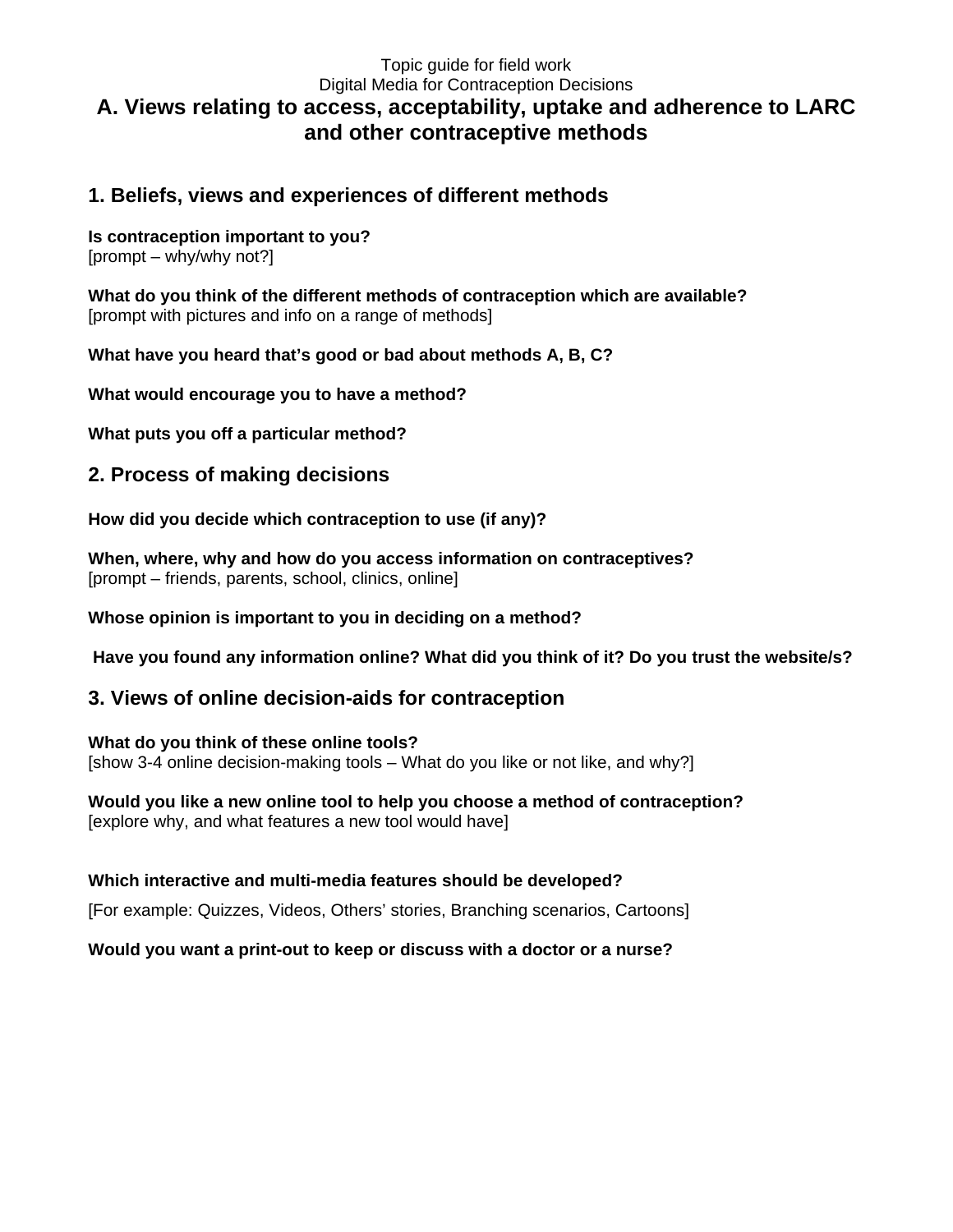### Topic guide for field work Digital Media for Contraception Decisions **B. Women's views on proposed research design of a future randomised controlled trial**

# **Participating in research in clinics/pharmacies**

## **[Describe proposed RCT design]**

Would you be willing to participate in a research study online, on a laptop while you are waiting for an appointment or prescription?

Would you be willing to fill in an online survey with questions about your sexual health and contraception use?

Where do you think a laptop should be put in the clinic? (e.g. side room, waiting room?)

Would you mind being contacted by email in 3 (?) months and doing a survey again?

Would anything worry you about this research idea?

What would reassure you?

Being allocated by chance: in research, we plan to allocate people by chance to either see the website, or to receive something else instead - what would you like to receive instead (prompt - leaflet; waiting list?)